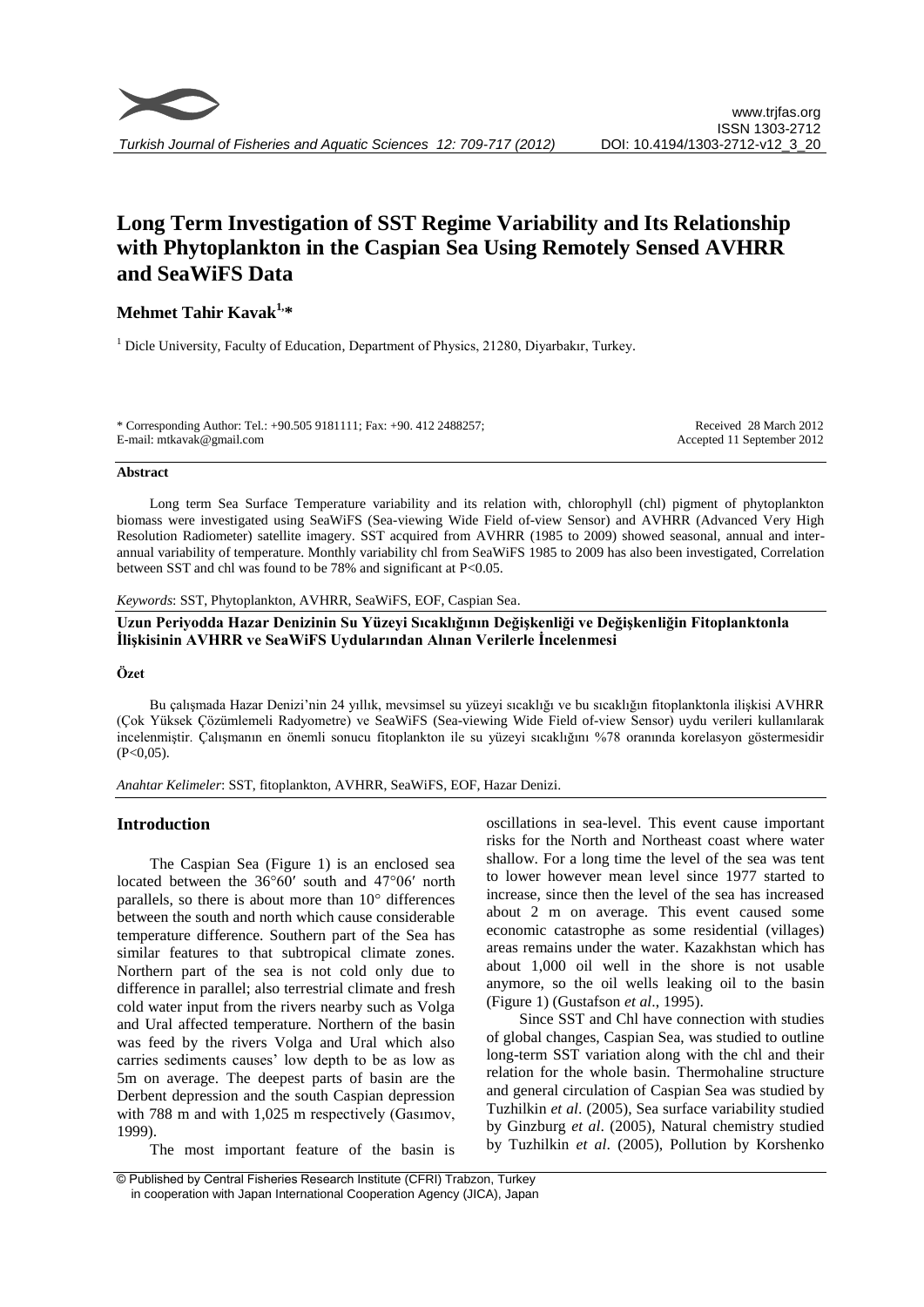(2005), Patterns of Seasonal and Interanual Variability of Remotely Sensed Chlorophyll by Nezlin (2005), bio optical characteristics by Kopelevich *et al*. (2004). SST vs. chl studied by Hood *et al*. (1990), Robinson and Williams. (1993), Nykjaer and Van Camp (1989), Ackleson *et al.* (1988), Fox *et al*. (2005), Wang *et al*. (2006), Miles and He (2010), Ginzburg *et al*. (2002), Kopelevich *et al*. (2002), Abigail *et al*. (2008), Oğuz and Ediger (2006), Kavak and Karadoğan (2012). Among the aforementioned studies the work which was carried out by Kavak and Karadoğan (2012) for the Black Sea, has shown similar features in terms of seasonal temperature and Chl variation, except the correlation between the Chl and SST was higher than the correlation for the Black Sea.

Present work investigated long term chlorophyll pigment concentration, sea surface temperature variability using EOF and their correlation for the whole Caspian Sea.

#### **Materials and Methods**

## **Chl Data**

SeaWiFS 8-Day Global 9-km chlorophyll images were downloaded from (http://reason.gsfc.nasa.gov/OPS/Giovanni/ocean.swf 8D.shtml) the Ocean Biology Processing Group

 $\overline{A}$ 

(OBPG) by selecting the Caspian Sea). This site also gives an option to obtain 8 day averaged chl concentration of whole basin as an ascii file. So 8 day composite chl concentration of whole basin from 01/01/1998 to 01/01/2009 was downloaded as an ascii file. Monthly mean generated from 8 day averaged chl of whole basin.

The processing of SeaWiFS data for chlorophyll concentrations involves the standard four-band OC4v4 algorithm (O'Reilly, 2000) using the four available visible bands (443, 490, 510, 555 nm). Caspian Sea is a case 2 (sediment dominated waters) water, where surface color also depends on dissolved and suspended matter concentration. In this study we were unable to compare our result with in situ data since no study carried out for Caspian Sea.

#### **SST Data**

 $\overline{\mathbf{a}}$ 

ER 1

In this study we used night time (in order to remove solar heating) monthly mean a global Multi channel Sea surface Temperature (MCSST) dataset based on measurement by Advanced Very-High Resolution Radiometer on board NOAA satellites (McClain *et al*., 1985) which was available from January 1985 to December 2009. The dataset was in 16 bit HDF (Hierarchical Data Format) format and mean SST data have a temperature resolution of about 0.1°C and a spatial resolution of about 4 km. (see the



**Figure 1.** Geographic setting and bathymetry of the Caspian Sea.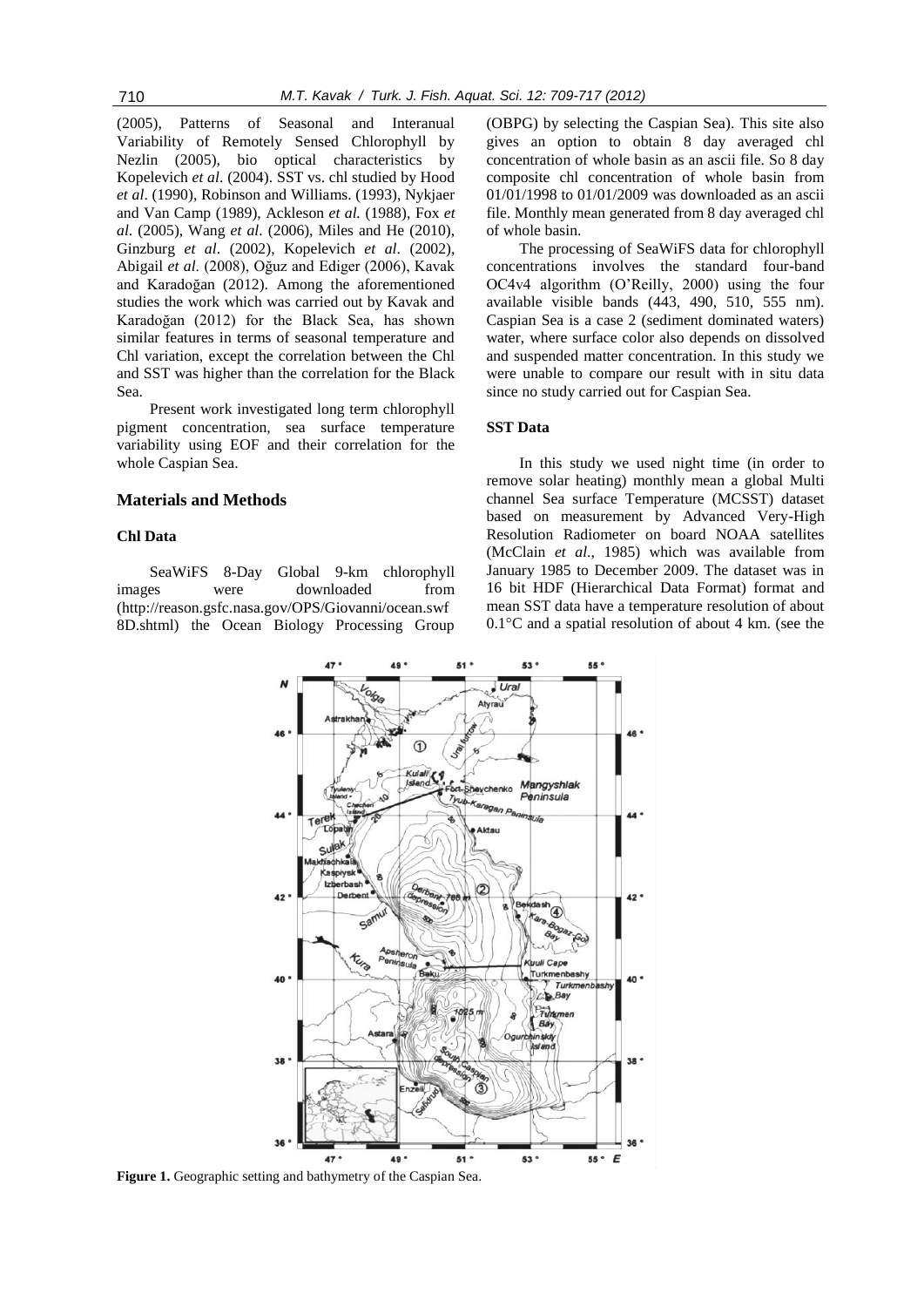description of AVHRR monthly Global MCSSS at: http:///podaac.jpl.nasa.gov:2031/dataset\_docs/avhrr\_ wwww\_mcsst.html).

After the extraction of Caspian Sea from global dataset, to transform digital numbers (DN) values to SST values the following equation provided by AVHRR-NOAA was applied

 $SST = DN \cdot 0.075 - 3.0$ 

In the absence of quasi-synchronous MCSST and in situ data relating to the same area of the Caspian Sea, the validation of satellite-derived SSTs is impossible. In accordance with McClain *et al*. (1985), the MCSST anomalies relative to the global ship (drifter) data are as follows: biases, 0.3–0.4°C  $(0.1\textdegree C)$  and standard deviation,  $0.5\textdegree-0.6\textdegree C$   $(0.5\textdegree C)$ , with the MCSST values being lower than those of ship/drifter-based values.

To observe the dominant patterns of satellite SST variability of the Caspian Sea using an Empirical Orthogonal Function (EOF) analysis, also known as Principal Components Analysis was applied. This analysis has already been used for other regions (Kelly, 1985; Lagerloef and Bernstein, 1988; Paden *et al*., 1991; Fang and Hsieh, 1993; Gallaudet and



Simpson, 1994; Hernandez-Guerra and Nykjaer, 1997). The main interest of EOF analysis is due to its capability of decomposing a data set onto orthogonal (i.e. independent) functions. The functions which contain high variance can generally be related to physical phenomena, while the functions which contain less variance are more difficult to interpret due to the orthogonality constraint and they can be considered as noise. This technique can represent the dominant patterns of residual variance found in large and complex datasets.

Figure 2 depicts the reflectance levels for set of pixels by plotting their positions in what is commonly called band space (in this case, for an image with two spectral bands). Each axis represents the reflectance in the spectral band indicated. Each image pixel can be plotted in this space by placing its location at the intersection of its reflectance level on each band. As can be noted, there is a significant amount of correlation between bands. Since the bands in Figure 2 are correlated they do not each carry independent information. Therefore, there is a good chance of being able to predict the reflectance of a pixel in one band from the reflectance in the other. Basically principal components analysis creates new axes called band axes along the lines of maximum variance within the data. Therefore once the pixels have been located by their new co-ordinate system (see Figure 2) a band axis PC1 image would contain more information than any other band axis image (Curran 1989).

Detailed information about principal component analysis may be found in some textbooks and published papers mentioned above, such as Jensen (1986) and Gallaudet and Simpson (1994).

#### **Results and Discussions**

Figure 3 shows 24 yearly averages SST from 1985-2009 of the Caspian Sea. Figure as expected, Figure 2. The principal component transform.<br>draws sine curve with small fluctuations. However



**Figure 3.** Sessional SST (°C)variation of the Caspian Sea from 1985 to 2009.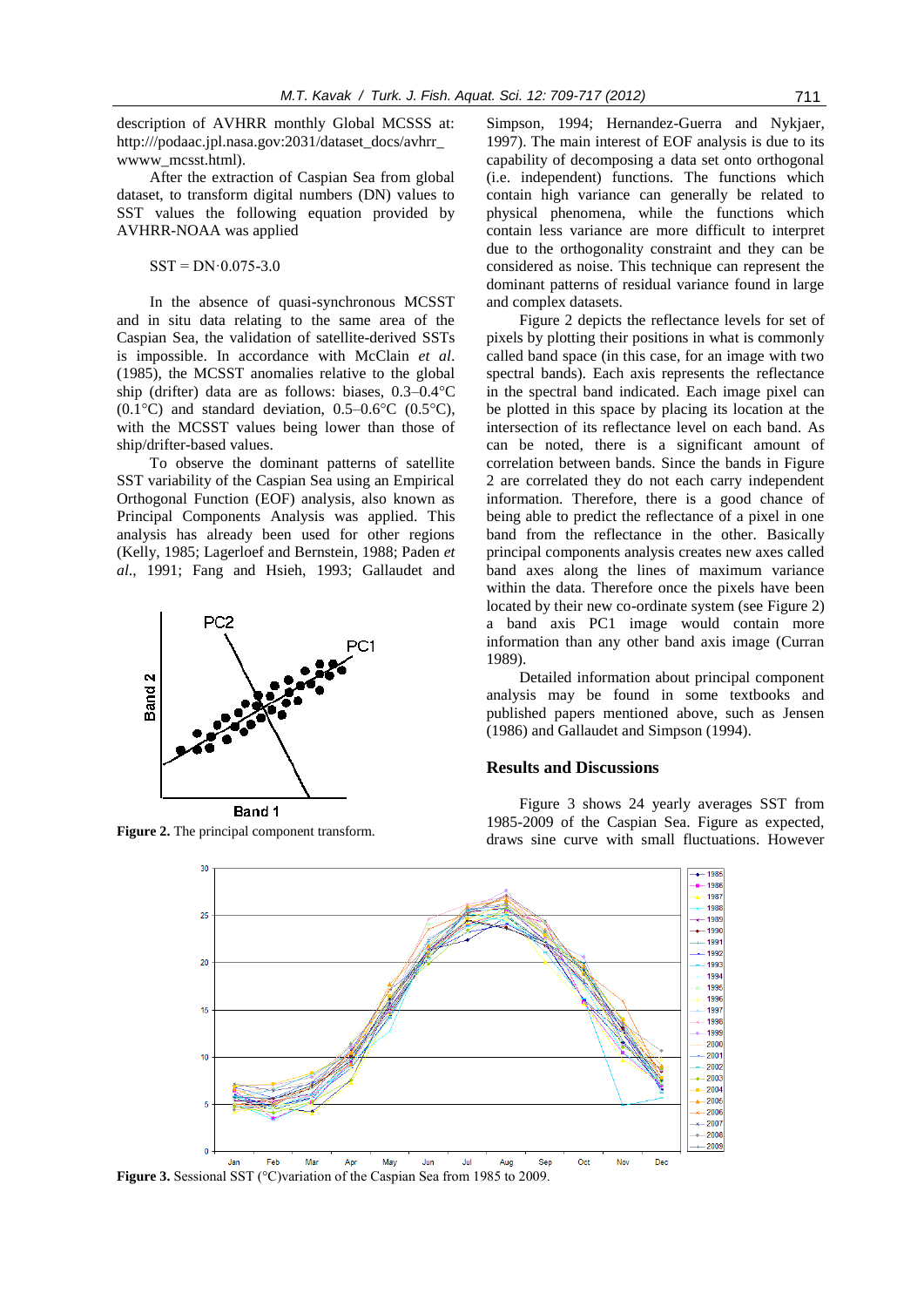November 1993 is considerably off the general trend which must be investigated separately.

Figure 4 shows 24 years (Average, Minimum and Maximum) SST of the Caspian Sea, minimum temperature for November 1993 could also be observed year seasonal averaged SST. Also figure 4 shows 24 year average of SST of Caspian Sea.

Figure 5 (yearly averaged SST and linear trend line of the Caspian Sea) is extremely interesting. A clear indication of global warming and it may be discussed in this respect too.

Figure 6 shows monthly 24 year time sequence of the Caspian Sea along with 24 year averaged SST, again as seen on figure 5 a general increase of SST



**Figure 4.** Average 24 seasonal cycles with Minimum and Maximum SST's of the whole basin.



**Figure 5.** Yearly averaged SST and linear trend line of the Caspian Sea.



**Figure 6.** Seasonal and inter-annual variability of monthly mean SST (°C) averaged over the entire basin (300 images) along with trend line (1985-2009). nd ir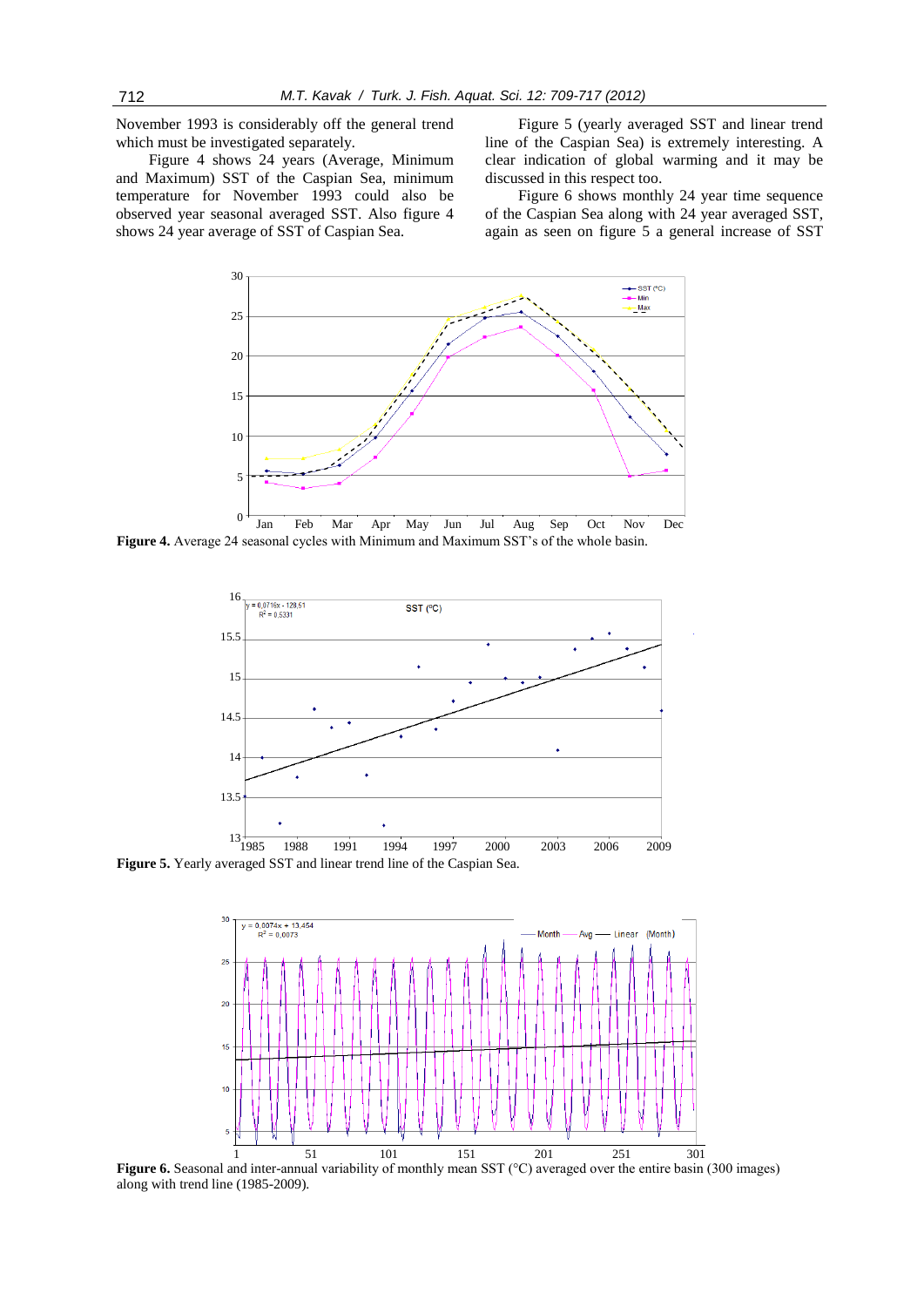could be observed along with trend line seasonal and inter-annual variability.

Figure 7 shows 300 monthly averaged SST images acquired from NOAA-AVHRR from 1985 to 2009. The average of 300 images shows temperature gradient from the south to the north (high temperature to low temperature) which may be related to the climatic, bathymetric and Condition of the sea.



**Figure 7.** Average of sst temperature of the 300 images.

**Table 2.** Eigen values along with accumulated variances

ERMapper (www.erdas.com) has been used to conduct PCA of SST for the Caspian Sea. The following sequence has been followed to extract PC 1, PC2 and PC3 respectively.

Dataset has been loaded into ERMapper window following equations have been entered respectively Table 1, Table 2 and Figure 8 presents a set of Eigen values with percentage of variances explained by each component extracted from ERMapper's statistics table.

As seen from Table 2 first PC contains 65%, second PC contains 7% and the third PC contains 2% of total variance. In other words three images contain 75% of total variance. The PC1, PC2, and PC3 can be seen on the Figure 9a, 9b and 9c respectively

First PC contains 65% of variation which seems to represent the general temperature of the Caspian Sea which may be seen on figure 7. Second PC contains 7% of variance seems to represent basin depressions. The third PC which contains 3% of total variance was not connected to any phenomena.

Seasonal cycle of chlorophyll concentration on Figure 10 generally located around the general average except the year of 2001 quite off the general average which may need to be investigated.

Correlation between sst and chl (Figure 11).was calculated using the same time of the years, that was

**Table 1.** Equations which entered to ERMapper window in order to extract principal components

| Components                                       |                     |
|--------------------------------------------------|---------------------|
| SIGMA $(11300 1? * PC COV (R1,I?,1))$            | For PC1             |
| SIGMA $(I1300]$ <sup>?</sup> * PC_COV $(R1,I?2)$ | For PC <sub>2</sub> |
| SIGMA $(11300 1? * PC COV (.R1,I?,3))$           | For PC3             |

| Component                   | PC1        | PC2       | PC3       |
|-----------------------------|------------|-----------|-----------|
| Eigen Value                 | 580013.653 | 69202.944 | 19289.534 |
| % Variance                  | 0.65       | 0.07      | 0.02      |
| <b>Accumulated Variance</b> | 0.65       | 0.73      | 0.75      |





**Figure 8.** Accumulated variances of 300 Eigen values.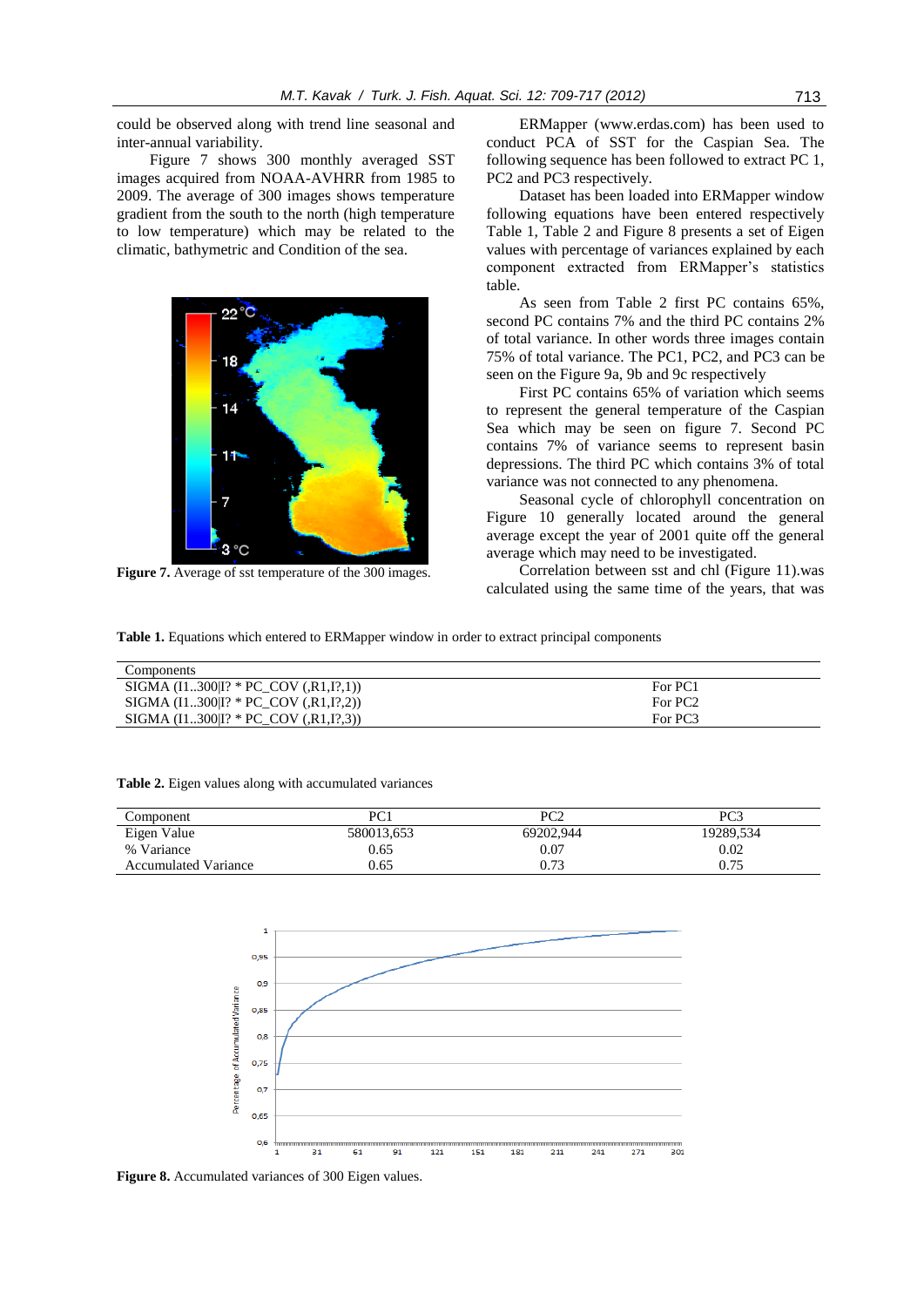

**Figure 9.** PC1, PC2 and PC3 of the Caspian Sea.



Figure 10. Superposition of seasonal cycle's monthly basin means of chlorophyll from 1998 to 2009.



**Figure 11.** Cross plot of monthly averaged point's chlorophyll pigment concentration and sst of whole basin SST versus chlorophyll concentration.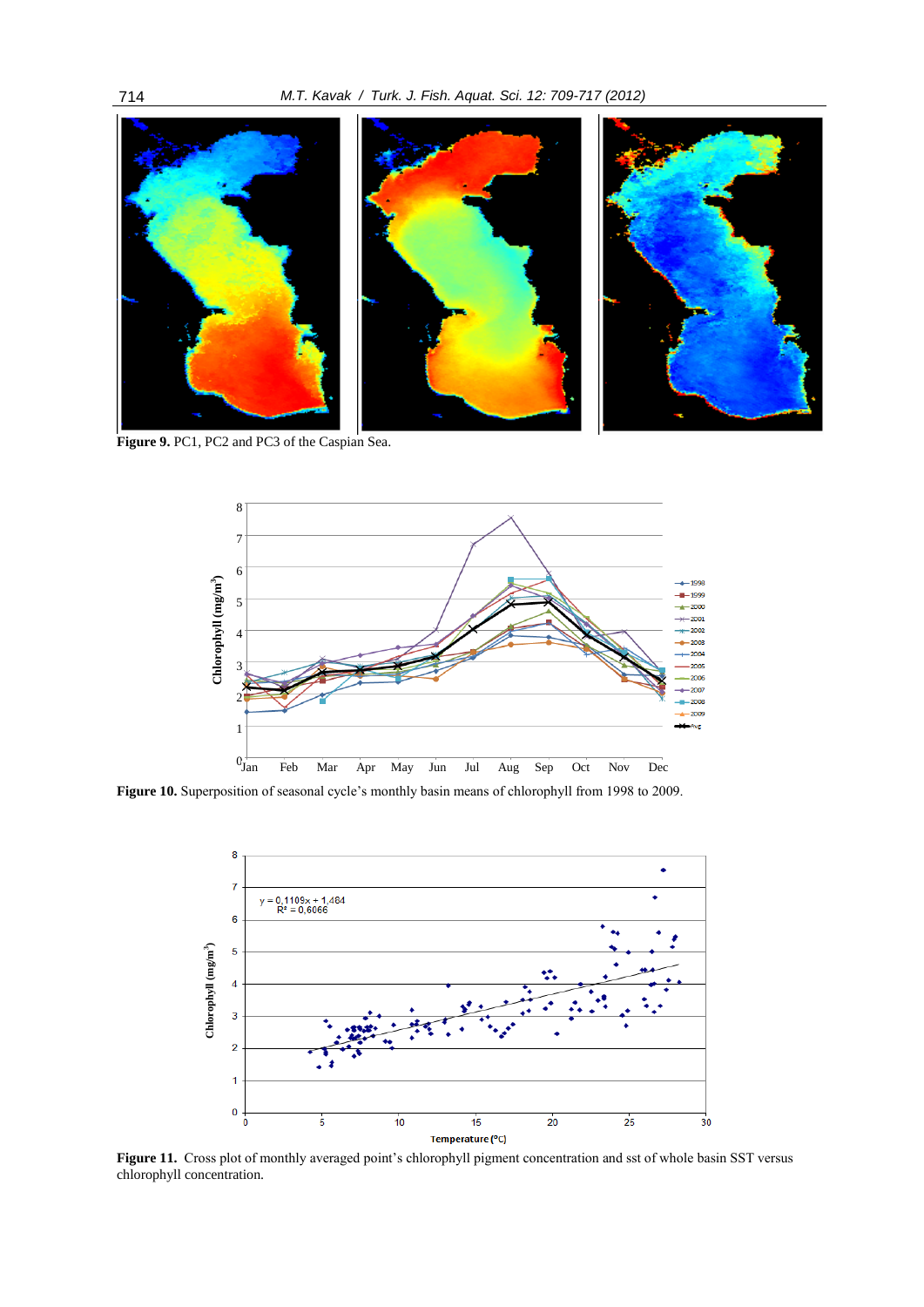available for both from1998 to 2009.

A decrease on chl from September to February and an increase from January to August on the other hand SST is minimum on February then reaches to its maximum on August. From Figure 12 we could say that chl and sst have similar trend accept March increase in chl low SST. La Violette (1994), using similar data for the North Adriatic region, have found that the highest values of chlorophyll pigment concentration occur in winter months. High chlorophyll pigment concentration in winter could be due to less-stratified (better-mixed by winter winds) water that is more likely to be rich in nutrients.

Seasonal cycles in Figure 13 along with averaged data. June July and August 2001 is quite off the general average which could be investigated separately. Years; 2005, 2006, 2007 and 2008 also have higher temperature than the general average.

As seen there is evidence of 78% correlation between chlorophyll pigment concentration and SST of the Caspian Sea. This also observed by Kavak and

Karadoğan (2012) for another enclosed sea the Black Sea by 60%.

July August and September months are the best times to study Chlorophyll pigment concentration.

The results for enclosed seas have shown SST and Chl correlation. This could be attributed to strong stratification of large water bodies.

Although the present work does show correlation, as previous studies mentioned other factors must be taken into account in determining biomass growth. Such as surface flow zones substrate concentration, temperature gradients, oxygen abundance and other factors including eutrophication are important (Tran *et al*., 1993). Since there is no unique algorithm for case 1 waters (those waters which phytoplankton and their by-products play the dominant role in determining the optical properties of the water body) and case 2 waters (sediment dominated waters) as it seems to be dependent on geographic locations. Thus different waters require different algorithms (Singh. 1992). As Bowers *et al*.



**Figure 12.** Showing monthly average chlorophyll pigment concentration and SST whole averaged data.

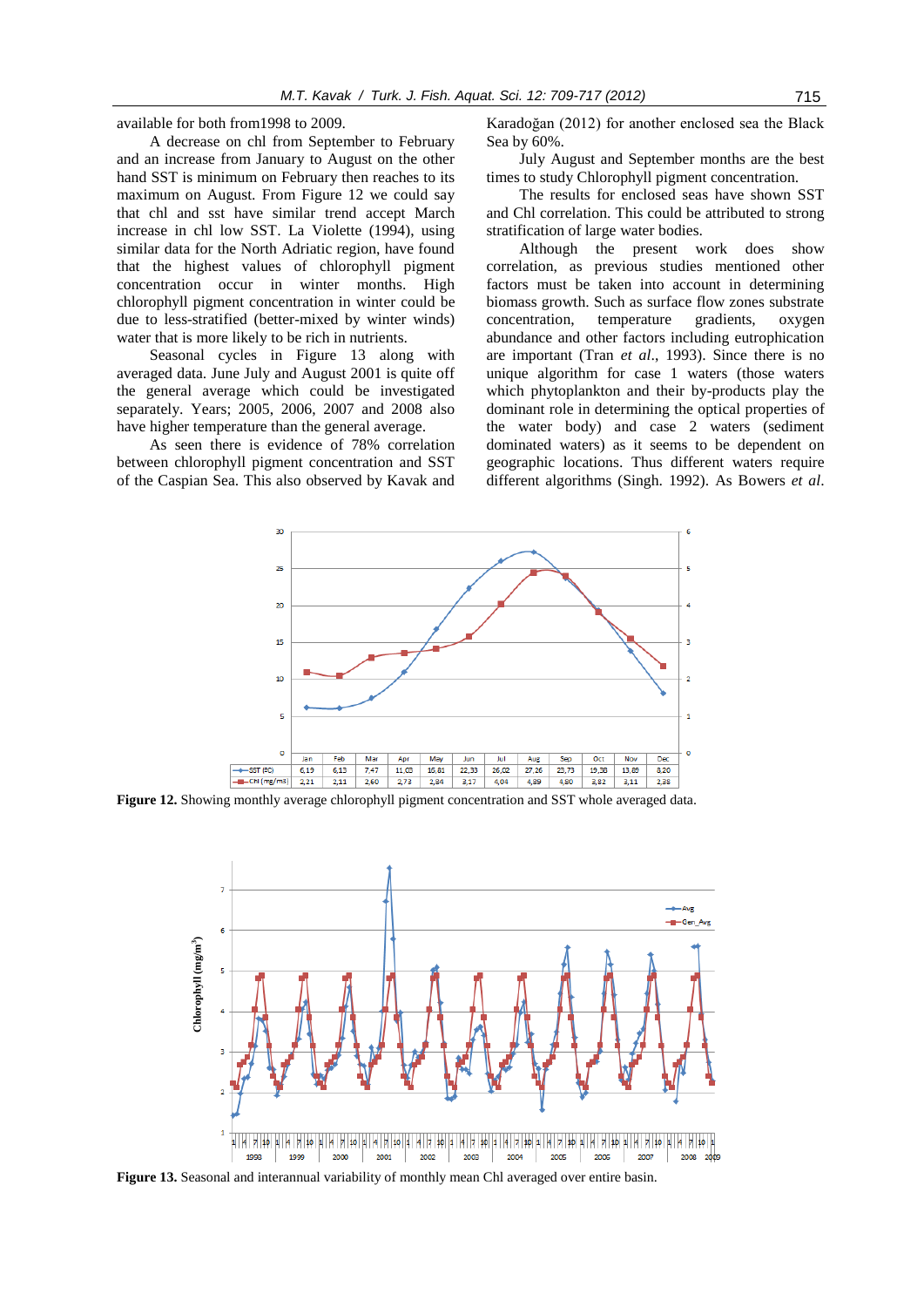(1996) indicated, inorganic sediment concentration has to be known in order to derive chlorophyll concentration from a blue-green ratio measured by satellite to obtain more accurate results. Bowers *et al.* (1996) suggested using a three channel algorithm or the use of fluorescence or the chlorophyll absorption peak in the red.

Present work was conducted at the whole Caspian Sea using SeaWiFS and AVHRR data, with about resolution of about 1 km. However regional in situ in conjunction with high resolution satellite data such as SPOT and Landsat would show very interesting result where inflow waters are present.

### **References**

- Abigail, McQ-G., Mee, L.D., Raitsos, D.E. and Shapiro, GI. 2008. Non-linearities, regime shifts and recovery: The recent influence of climate on Black Sea chlorophyll*.*  Journal of Marine Systems, 74: 649-658. doi: 10.1016/j.jmarsys.2008.06.002
- Ackleson, S., Balch, W.M. and Holligan, P.M. 1988. White waters of the Gulf Maine, Oceanography, 1: 18-22.
- Bowers, D.G., Harker, G.E.L. and Stephan, B. 1996. Absorption spectra of inorganic particles in the Irish Sea and their relevance to remote sensing, International Journal of Remote Sensing, 17: 2449- 2460. doi: 10.1080/01431169608948782
- Curran, P.J. 1989. Principles of Remote Sensing*,* Longman Scientific and Technical, New York, 282 pp.
- Fang, W. and Hsieh, W.W. 1993. Summer sea sensed sea surface temperature variability off Vancouver Island from Satellite Data, Journal of Geophysical Research, 98: 14 391-14 400.
- Fox, M.F., Kester, D.R. and Yoder, J.A. 2005. Spatial and temporal distributions of surface temperature and chlorophyll in the Gulf of Maine during 1998 using SeaWiFS and AVHRR imagery, Marine Chemistry, 97: 104-123. doi: 10.1016/j.marchem.2005.04.004
- Galluadet, T. and Simpson, J.J. 1994. An Empirical Orthogonal Function Analysis of Remotely Sensed Sea Surface Temperature variability and its Relation to Interior Oceanic Processes off Baja California*,*  Remote Sensing of Environment, 47: 375-389. doi: 10.1016/0034-4257(94)90105-8
- Gasımov, E. 1999. Hazar Denizi, Bakı Elm Basımevi, Bakü, Azerbaijan, 12 pp.
- Ginzburg, A.I., Konstadinov, A.G. and Sheremet, N.A. 2005. Sea Surface Temperature Variability, The Handbook of Environmental Chemistry, 5: 59-81.
- Ginzburg, A.I., Kostianoy, A.G., Krivosheya, V.G, Nezlin, N.P., Soloviev, D.M., Stanichny, S.V. and Yakubenko, V.G. 2002. Anticyclonic eddies in the northwestern Black Sea. Journal of Marine Systems, 32(1-3): 91-106 .
- Gustafson, T., Reteyum, A. and Ruseckas, L. 1995. The Caspian Sea: Whose Waters? Whose Oil? MA: Cambridge Energy Research Associates, July, 1-26. Cambridge.
- Hernandez-Guerra, A. and Nykjaer, L. 1997. Sea surface temperature variability off north-west Africa, International Journal of Remote Sensing, 18: 2539- 2558. doi: 10.1080/014311697217468
- Hood, R., Abbot, M.R., Huyer, A. and Korso, P.M. 1990. Surface patterns in temperature, flow, phytoplankton

biomass, and species composition in the coastal transition zone off northern California, Journal of Geophsical Research, 95(10): 18081-180984. doi: 10.1029/JC095iC10p18081

- Jensen, J.R. 1986. Introductory Digital Image Processing*,* A remote sensing perspective. Prentice-Hall, Englewood Cliffs, New Jersey, 379 pp.
- Kavak M.T. and Karadoğan S. 2012. The relationship Between sea Surface Temperature and chlorophyll concentration in the Black Sea using remote sensing techniques, Journal of Environmental Biology, 32: 493-498.
- Kelly, K.A. 1985. The influence of winds and topography on the sea surface temperature patterns over the northern California slope*,* Journal of Geophysical Research, 90: 11783-112798.
- Kopelevich, O. V., Sheberstov, S.V., Yunev, O., Basturk, O., Finenko, Z. Z., Nikonov, S. and. Vedernikov, V.I. 2002. Surface chlorophyll in the Black Sea over 1978–1986 derived from satellite and in situ data. [Journal of Marine Systems,](http://www.sciencedirect.com/science/journal/09247963) [36\(3-4\)](http://www.sciencedirect.com/science?_ob=PublicationURL&_tockey=%23TOC%236001%232002%23999639996%23348384%23FLA%23&_cdi=6001&_pubType=J&view=c&_auth=y&_acct=C000050221&_version=1&_urlVersion=0&_userid=10&md5=f42a5a3ee5835cfde79410286ce1c061): 145-160.
- Kopelevich, O.V., Burenkov, V.I., Ershova, S.V. Sheberstov, S.V. and Evdoshenko, M.A. 2004. Application of SeaWiFS data for studying variability of bio-optical characteristics in the Barents, Black and Caspian Seas, Deep-Sea Research, 51: 1063-1091. doi: 10.1016/j.dsr2.2003.10.009
- Korshenko, A.N. and Gul, A.G. 2005. Pollution of Caspian the Sea, The Handbook of Environmental Chemistry, 5: 109-142.
- La Violette, P.E. 1994. Monitoring the Coastal and Marine Environmental with Satellite Data, Sistema Terra, 3: 57-61.
- Lagerloef, G.S.E. and Barnstein, R.L. 1988. Empirical Orthogonal Function Analysis of Advanced Very High Resolution Radiometer surface temperature patterns in Santa Barbara Channel, Journal of Geophysical Research, 93: 6863-6873. doi: 10.1029/JC093iC06p06863
- McClain, E.P., Pichel, W.G. and Walton, C.C. 1985. Comparative performance of AVHRRR-based multichannel sea surface temperatures, J. Geophys. Res., 90(6): 11587-11601. doi: 10.1029/JC090iC06p11587
- Miles, T.N. and He, R. 2010. Temporal and spatial variability of Chl-a and SST on the South Atlantic Bight: Revisiting with cloud-free reconstructions of MODIS satellite imagery, Continent Shelf Research, 30: 1951-1965. doi: 10.1016/j.csr.2010.08.016
- Nezlin, N.P. 2005. Patterns of seasonal and interanual variability of remotely sensed Chlorophyll, The Handbook of Environmental Chemistry, 5: 143-157.
- Nykjaer, L. and Van Camp, L. 1989. Remote Sensing of the Northwest African upwelling area. Analysis and interpretation of simultaneous pairs of GAC derived sea surface temperature and CZCS derived chlorophyll-like pigment concentration images, Final report, Unimar Sciences ApS., In: Ed ISP DK. Institute for Remote Sensing Applications JRC annual report.
- Oguz, T. and Ediger, D. 2006. Comparision of in situ and satellite-derived chlorophyll pigment concentrations, and impact of phytoplankton bloom on the suboxic layer structure in the western Black Sea during May-June 2001, Deep-Sea Research, 53(2): 1923-1933. doi: 10.1016/j.dsr2.2006.07.001
- O'Reilly, J.E. 2000. Ocean color chlorophyll a algorithms